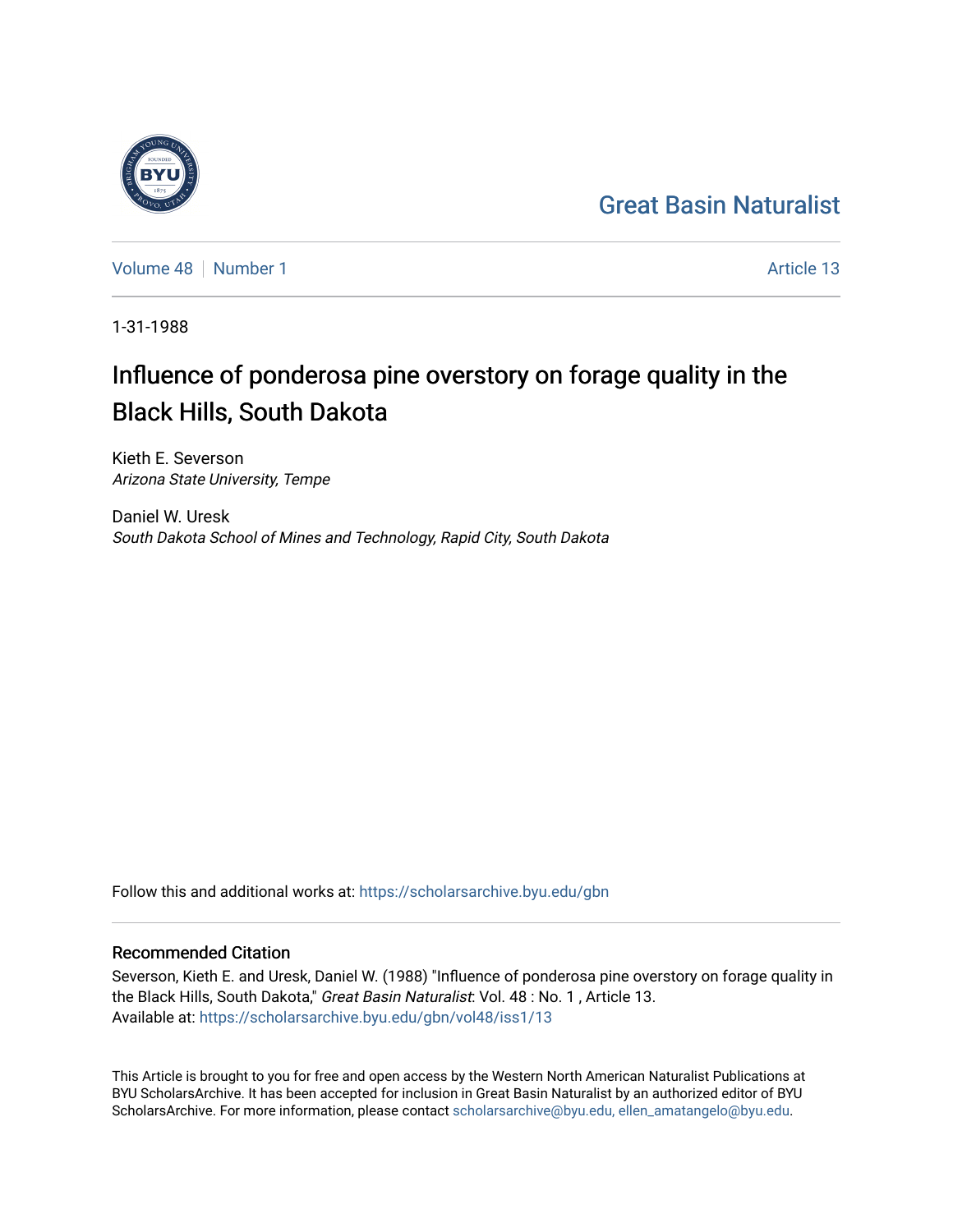#### INFLUENCE OF FONDEROSA PINE OVERSTORY ON FORAGE QUALITY IN THE BLACK HILLS, SOUTH DAKOTA

Kieth E. Severson<sup>1</sup> and Daniel W. Uresk<sup>2</sup>

ABSTRACT.—Forage quality was assessed in pole and sapling ponderosa pine (Pinus ponderosa) stands growing at five stocking levels—0, 5, 14, 23, and unthinned (which approximated 40  $m<sup>2</sup>/ha$  basal area)—in the Black Hills of South Dakota. Crude protein, acid detergent fiber, acid detergent lignin, ash, calcium, and phosphorus were evaluated for cream peavine (Lathyrus ochroleucus), bearberry (Arctostaphylos uva-ursi), and timber oatgrass (Danthonia intermedia). Acid detergent fiber, acid detergent lignin, and ash showed some significant differences among growing stock levels for cream peavine growing in sapling stands. Crude protein content of timber oatgrass was different among growing stock levels in pole stands. In all cases, however, no trends or patterns relative to stocking levels were evident. When understory forage quality was compared within pole and sapling stands, only 4 of 18 possible comparisons were significant. In general, modifying the overstory of ponderosa pine in the Black Hills by clearcutting or thinning did not result in predictable changes in nutritional values of selected understorx' species.

Understory-overstory relationships have been stndied extensively throughout North America (Ffolliott and Clary 1982), but most studies have focused on how imderstory pro duction responds to alterations of overstory. Relatively few have examined nutritional changes in imderstory plants that may have resulted from overstory reduction or removal (Dealy 1966, Wolters' 1973, Regelin et al. 1974, Hanley et al. 1987). Others have compared nutritional attributes of plants collected from beneath an overstory canopy and from adjacent natural openings (McEwen and Dietz 1965, Rickard et al. 1973, Earth and Klemmedson 1978).

It is generally recognized that imderstory production, particularly herbage, increases in a linear or curvilinear manner as overstory density, cover, and/or basal area decrease. It is also generally assumed that these increases in imderstory production are favorable to herbivores, especially large imgulates. Relationships between overstory and chemical content or nutritional quality of understory forage plants are not well defined, however.

The purpose of this study was to compare selected nutritive attributes in understory plant species from sapling and pole ponderosa pine {Pinus ponderosa) stands growing at five stocking levels ranging from clearcuts (0 m"/ha basal area) to unthinned  $(40 \text{ m}^2/\text{ha}$  basal area).

#### **STUDY AREA**

The Black Hills of South Dakota and Wyoming are dominated by ponderosa pine. White spruce (*Picea glauca*), paper birch ( $Be$ tula papyrifera), quaking aspen (Populus tremuloides), and bur oak (Quercus macrocarpa) are common associates (Boldt et al. 1983). Common understory species include bearberry (Arctostaphylos uva-ursi), common chokecherry (Prunus virginiana), Oregon grape (Berberis repens). Saskatoon serviceberry (Amelanchier alnifolia), and snowberry (Symphoricarpos spp.). Herbs include roughleaf ricegrass {Oryzopsis asperfolia), timber oatgrass (Danthonia intermedia), Kentucky bluegrass {Poa pratensis), cream peavine (Lathurus ochroleucus), and bluebell {Campanula rotundifolia). Ponderosa pine and quaking aspen subtypes have been delineated by Thilenius (1972) and Severson and Thilenius (1976), respectively.

The study was conducted on the Black Hills Experimental Forest about 30 km west of Rapid City, South Dakota. The Experimental Forest encompasses about 1,375 ha and elevations range from 1,620 to 1,800 m. The aver age annual precipitation is 55 cm, of which 70% falls from April to September. Soils arc primarily gray wooded, shallow to moderately deep, and derixcd from metamorphic rock (Boldt and Van Deusen 1974).

Rocky Mountain Forest and Range Experiment Station, Arizona State University. Tempe, Arizona 85287.

<sup>&</sup>quot;Rocky Mountain Forest and Range Experiment Station, South Dakota School of Mines and Technology, Rapid City, South Dakota 57001.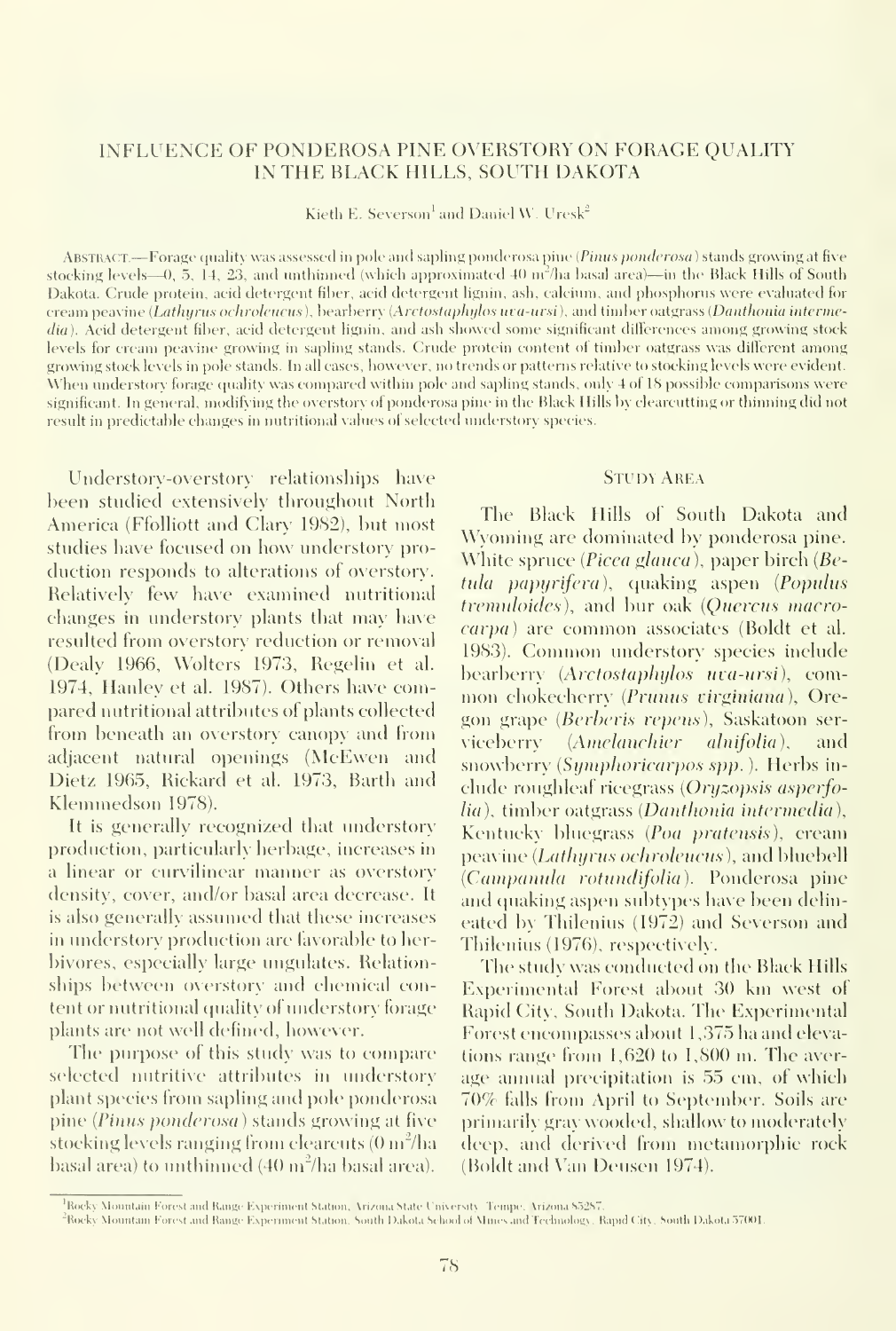#### **METHODS**

Five growing stock levels (GSLs) ot ponderosa pine were sampled. These were numerically designated as 0, 5, 14, 23, and unthinned. Growing stock indicates all living trees in a stand. The numerical designation of growing stock levels approximates, but may not equal, the actual basal area  $(m^2/ha)$  of the stand. Basal areas of unthinned pole stands ranged from 37 to 40 m<sup>2</sup>/ha, while unthinned sapling stands ranged from  $27$  to  $33$  m<sup>2</sup>/ha. Three replications of each of the five GSLs were established in each of two size classes of pine: saplings (8-10 cm diameter-breastheight [dbh]) and small poles (15–18 cm dbh). These tree size classes are common and extensive in second-growth forests of the Black Hills.

Replicate plots were randomly selected and installed for each of the four GSLs from 5 through unthinned in 1963; the clearcuts (0 GSL) were selected in 1966. Each of the 15 sapling plots was 0. 10 ha, and each of 15 pole plots was 0.20 ha.

Three common understory species were collected on each plot in August 1976 for analysis. These included one grass, timber oatgrass; one forb, cream peavine; and a shrub, bearberry. Twelve  $30 \times 61$ -cm plots were clipped at ground level and bagged by species from each of the 30 GSL plots. Samples were oven-dried to a constant weight at 45 C. All specimens of the above three species from each plot were ground through <sup>a</sup> 1-mm screen Wiley mill, thoroughly mixed together, and composited by plot to obtain samples for analyses.

Standard analytical procedures (AOAC 1970) were used for analyses of duplicate subsamples for each plant species and plot. Moisture content was determined by oven-drying samples at 135 C for four hours, cooling in a vacuum desiccator, and reweighing to determine percent moisture. All results were cor rected to a dry-weight basis. These samples were placed in a muffle furnace and ashed at 600 C for four hours. Samples were then cooled in a vacuum desiccator and reweighed to determine percent ash. Ash samples were further digested with hydrochloric acid and nitric acid. Calcium content was determined by titrating an aliquot of this mineral solution with ethvlenediaminetetracetate acid

(EDTA), using calcein indicator under ultra violet light. Phosphorus content was determined by measuring optical density on a col orimeter at 440 mu with the addition of ammonium vanadate and sodium molybdate. Standard curves were prepared to correct optical density to milliequivalents of phosphorus per milliliter.

Crude protein was determined using micro-Kjeldahl procedures. Acid detergent fiber and acid detergent lignin were analyzed fol lowing procedures outlined in AOAC (1972).

The null hypothesis—no differences between tree size-classes or among GSLs in nutritional content of selected understory species—was tested with a  $2 \times 5$  (tree size-class  $\times$ GSL) analysis of variance with three replications per cell. All statistical inferences were made at  $P = .05$ . Where differences among GSLs were noted, or <sup>a</sup> significant tree size class  $\times$  GSL interaction was detected, sizeclasses were analyzed separately with one way analysis of variance. Where differences were significant, means were separated using Tukey's HSD. Because percentage data were used, homogeneity of variances was tested with Bartlett's Box F. In all cases, Box F was not significant, and so data transformations were not applied. All analyses were done with  $SPSS/PC + (Norusis 1986).$ 

#### Results and Discussion

Nutritive contents of understory species were not affected by the overstory 13 years after thinning treatments were applied (Table 1). Some significant differences were noted in the structural compounds (acid detergent fiber and lignin) and ash content of cream peavine from sapling stands, and crude protein content of timber oatgrass in pole stands. In these cases, however, no patterns or trends related to growing stock levels (basal area) were evident.

Similar results were noted when stands were compared; in only 4 of 18 possible comparisons were significant differences observed (Table 1). The structural compounds were both higher in bearberry growing under sapling stands. Phosphorus content was higher in both herbaceous species collected from pole-sized stands. However, there were no consistent differences, indicating that tree size, pole vs. sapling, does not have important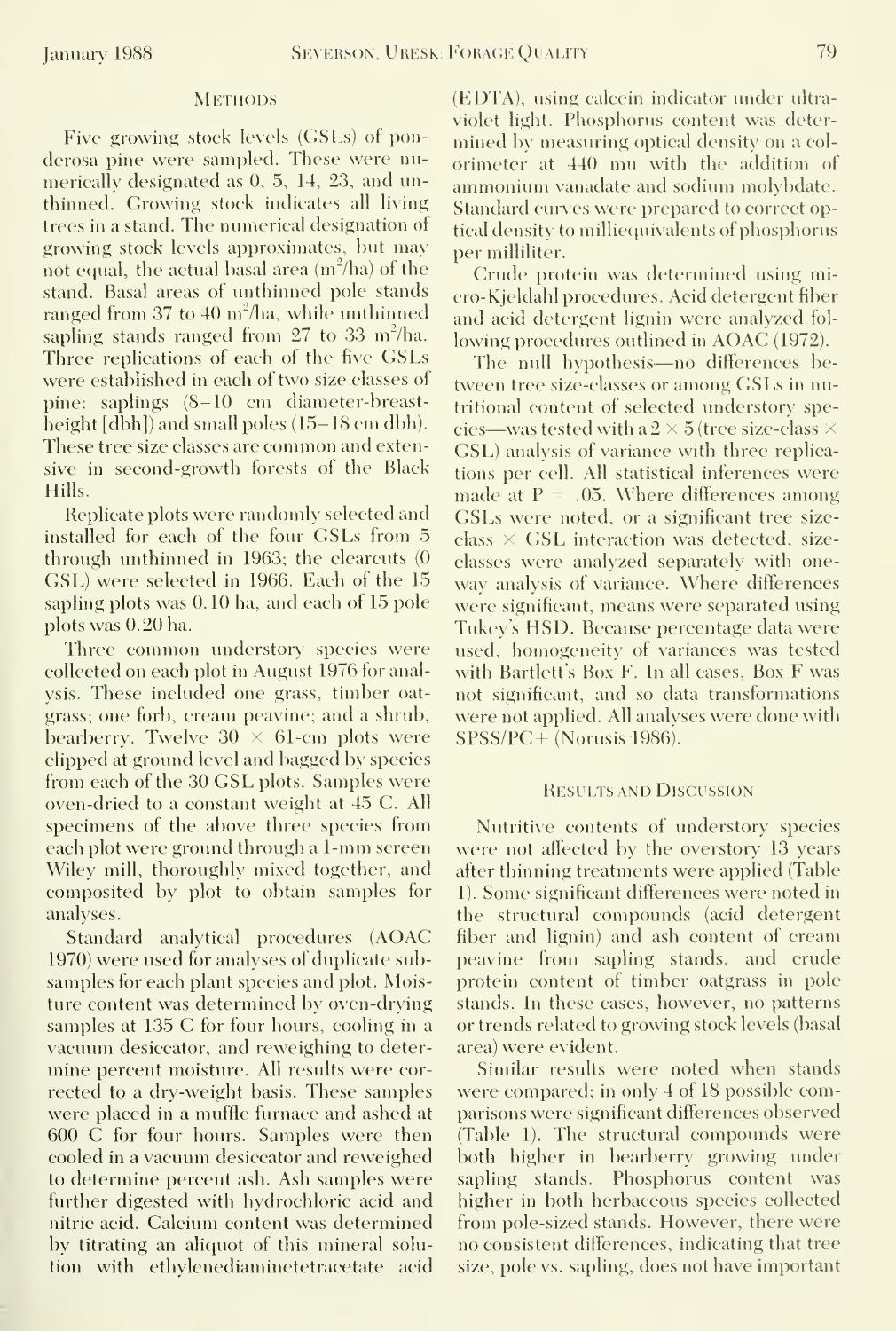|                          | Grow-<br>ing <sup>1</sup> | Lathyrus ochroleucus |                                | Arctostaphylos uva-ursi |                  | Danthonia intermedia |                   |
|--------------------------|---------------------------|----------------------|--------------------------------|-------------------------|------------------|----------------------|-------------------|
| Attribute                | stock<br>level            | Pole                 | Sapling                        | Pole                    | Sapling          | Pole                 | Sapling           |
|                          | $\theta$                  | $14.3 \pm 0.1$       | $15.1 \pm 0.6$                 | $5.4 \pm 0.1$           | $5.9 \pm 0.2$    | $6.7 \pm 0.9$ ab     | 6.1 $\pm$ 0.1     |
|                          | $\overline{5}$            | $14.6 \pm 0.3$       | $15.1 \pm 0.1$                 | $5.8 \pm 0.3$           | $5.6 \pm 0.2$    | $5.3 \pm 0.2$ a      | $5.6 \pm 0.3$     |
| Crude protein            | 14                        | $15.2 \pm 0.8$       | $15.5 \pm 0.1$                 | $5.6 \pm 0.3$           | $5.6 \pm 0.4$    | $8.4 \pm 0.3$ b      | $7.2 \pm 0.1$     |
|                          | 23                        | 16.1 $\pm$ 0.9       | $15.4 \pm 0.6$                 | $5.6 \pm 0.3$           | $5.6 \pm 0.1$    | $6.0 \pm 0.3$ ab     | $6.2 \pm 0.5$     |
|                          | UT                        | $15.5 \pm 0.6$       | $15.3 \pm 0.9$                 | $5.1 \pm 0.1$           | $5.6 \pm 0.2$    | $5.9 \pm 1.1$ ab     | $6.2 \pm 0.5$     |
|                          | $\overline{\mathbf{x}}$   | $15.1 \pm 0.3$       | $15.3 \pm 0.4$                 | $5.5 \pm 0.1$           | $5.7 \pm 0.1$    | $6.5 \pm 1.3$        | $6.3 \pm 0.3$     |
|                          | $\theta$                  | $28.5 \pm 0.3$       | $26.7 \pm 0.6$ ab <sup>2</sup> | $25.6 \pm 0.7$          | $26.7 \pm 0.2$   | $41.8 \pm 1.0$       | $41.1 \pm 0.1$    |
| Acid detergent<br>fiber  | $\overline{5}$            | $26.6 \pm 0.7$       | $28.5 \pm 0.4$ b               | $25.9 \pm 0.3$          | $26.7 \pm 0.4$   | $43.5 \pm 0.7$       | $41.8 \pm 0.4$    |
|                          | 14                        | $27.4 \pm 0.5$       | $28.0 \pm 0.7$ ab              | $27.9 \pm 0.9$          | $26.6 \pm 0.5$   | $41.8 \pm 0.6$       | $42.3 \pm 0.6$    |
|                          | 23                        | $27.4 \pm 0.5$       | $28.0 \pm 0.9$ ab              | $25.4 \pm 0.1$          | $27.3 \pm 0.8$   | $42.2 \pm 1.2$       | $42.7 \pm 0.7$    |
|                          | UT                        | $26.4 \pm 0.9$       | $25.0 \pm 0.6$ a               | $24.4 \pm 1.0$          | $26.7 \pm 0.2$   | $41.8 \pm 1.3$       | $40.8 \pm 1.3$    |
|                          | $\overline{\chi}$         | $27.3 \pm 0.1$       | $27.2 \pm 0.2$                 | $25.8 \pm 0.6$ $x^2$    | $26.8 \pm 0.1$ v | $42.2 \pm 0.3$       | $41.7 \pm 0.4$    |
| Acid detergent<br>lignin | $\theta$                  | $6.0 \pm 0.3$        | $5.8 \pm 0.2$ b                | $12.7 \pm 0.5$          | $14.1 \pm 0.1$   | $6.2 \pm 0.3$        | $5.1 \pm 0.4$     |
|                          | $\overline{5}$            | $5.6 \pm 0.5$        | $6.4 \pm 0.1$ c                | $12.0 \pm 0.4$          | $13.5 \pm 0.5$   | $7.2 \pm 0.1$        | $6.8 \pm 0.4$     |
|                          | 14                        | $6.3 \pm 0.2$        | $6.2 \pm 0.1$ be               | $13.3 \pm 0.3$          | $13.1 \pm 0.2$   | $6.4 \pm 0.5$        | $6.5 \pm 0.2$     |
|                          | 23                        | $6.2 \pm 0.1$        | $6.2 \pm 0.1$ be               | $13.0 \pm 0.5$          | $13.0 \pm 0.6$   | $5.5 \pm 0.2$        | $6.9 \pm 0.2$     |
|                          | UT                        | $5.8 \pm 0.4$        | $4.9 \pm 0.1$ a                | $11.9 \pm 0.3$          | $12.8 \pm 0.5$   | $5.4 \pm 0.8$        | 6.1 $\pm$ 0.6     |
|                          | $\overline{\mathbf{X}}$   | $6.0 \pm 0.1$        | $5.9 \pm 0.3$                  | $12.6 \pm 0.3$ x        | $13.3 \pm 0.2$ v | $6.1 \pm 0.3$        | $6.3 \pm 0.3$     |
|                          | $\theta$                  | $5.83 \pm 0.32$      | $6.01 \pm 0.14$ ab             | $3.35 \pm 0.02$         | $2.98 \pm 0.15$  | $4.75 \pm 0.15$      | $5.06 \pm 0.29$   |
| Ash                      | $\rm 5$                   | $6.94 \pm 0.25$      | $5.52 \pm 0.06$ a              | $3.23 \pm 0.19$         | $3.12 \pm 0.37$  | $6.22 \pm 0.27$      | $5.21 \pm 0.19$   |
|                          | 14                        | $6.72 \pm 0.26$      | $6.30 \pm 0.08$ ab             | $3.22 \pm 0.31$         | $3.25 \pm 0.07$  | $6.19 \pm 0.53$      | $5.77 \pm 0.33$   |
|                          | 23                        | $6.71 \pm 0.17$      | $6.40 \pm 0.55$ b              | $3.06 \pm 0.24$         | $3.29 \pm 0.28$  | $5.51 \pm 0.30$      | $5.25 \pm 0.13$   |
|                          | UT                        | $6.07 \pm 0.45$      | $6.40 \pm 0.30$ b              | $2.91 \pm 0.35$         | $2.77 \pm 0.08$  | $5.58 \pm 0.19$      | $5.36 \pm 0.16$   |
|                          | $\overline{x}$            | $6.45 \pm 0.21$      | 6.13 $\pm$ 0.17                | $3.15 \pm 0.55$         | $3.08 \pm 0.09$  | $5.65 \pm 0.27$      | $5.33 \pm 0.12$   |
| Calcium                  | $\theta$                  | $1.70 \pm 0.08$      | $1.61 \pm 0.9$                 | $0.63 \pm 0.05$         | $0.61 \pm 0.04$  | $0.25 \pm 0.01$      | $0.25 \pm 0.02$   |
|                          | $\rm 5$                   | $1.72 \pm 0.05$      | $1.67 \pm 0.2$                 | $0.67 \pm 0.03$         | $0.60 \pm 0.01$  | $0.29 \pm 0.02$      | $0.25 \pm 0.02$   |
|                          | 14                        | $1.71 \pm 0.15$      | $1.61 \pm 0.3$                 | $0.65 \pm 0.03$         | $0.62 \pm 0.06$  | $0.27 \pm 0.01$      | $0.29 \pm 0.01$   |
|                          | 23                        | $1.61 \pm 0.05$      | $1.69 \pm 0.5$                 | $0.60 \pm 0.01$         | $0.58 \pm 0.03$  | $0.27 \pm 0.02$      | $0.27 \pm 0.01$   |
|                          | UT                        | $1.68 \pm 0.02$      | $1.63 \pm 0.2$                 | $0.60 \pm 0.02$         | $0.59 \pm 0.05$  | $0.25 \pm 1.01$      | $0.28 \pm 0.01$   |
|                          | $\overline{\mathbf{X}}$   | $1.68 \pm 0.02$      | $1.64 \pm 0.2$                 | $0.63 \pm 0.01$         | $0.60 \pm 0.01$  | $0.27 \pm 1.01$      | $0.27 \pm 0.01$   |
| Phosphorns               | $\theta$                  | $0.21 \pm 0.01$      | $0.18 \pm 0.1$                 | $0.14 \pm 0.01$         | $0.13 \pm 0.01$  | $0.19 \pm 0.01$      | $0.19 \pm 0.01$   |
|                          | $\overline{5}$            | $0.20 \pm 0.01$      | $0.18 \pm 0.1$                 | $0.14 \pm 0.01$         | $0.14 \pm 0.01$  | $0.22 \pm 0.01$      | $0.18 \pm 0.01$   |
|                          | 14                        | $0.19+0.01$          | $0.17 \pm 0.1$                 | $0.14 \pm 0.01$         | $0.14 \pm 0.01$  | $0.23 \pm 0.01$      | $0.20 \pm 0.01$   |
|                          | 23                        | $0.20 + 0.01$        | $0.18 \pm 0.1$                 | $0.15 \pm 0.01$         | $0.14 \pm 0.01$  | $0.20 \pm 0.01$      | $0.19 \pm 0.01$   |
|                          | UT                        | $0.20 + 0.01$        | $0.19 \pm 0.1$                 | $0.14 \pm 0.01$         | $0.14 \pm 0.01$  | $0.20 \pm 1.01$      | $0.18 \pm 0.01$   |
|                          | $\overline{x}$            | $0.20 \pm 0.01$ x    | $0.18 \pm 0.1$ v               | $0.14 \pm 0.01$         | $0.14 \pm 0.01$  | $0.21 \pm 0.01$ x    | $0.19 \pm 0.01$ v |

TABLE 1. Percentages (mean  $\pm$  standard error) of six nutritive attributes found in three plant species growing under five different stocking levels of two size classes of ponderosa pine. Black Hills, South Dakota.

<sup>1</sup>Approximate basal area (m<sup>2</sup>/hal; UT = unthinned stands, which ranged from  $27$  to 33 m<sup>2</sup>/ha for saphigs and 37 to 40 m<sup>2</sup>/ha for poles<br><sup>2</sup>Means ± standard errors followed by same letter indicate no significant differ of letters indicates no significant differences ( $P \ge 05$ ).

or predictable effects on nutritional quality of selected understory plants.

There was only one other study that had similar results. Regelin et al. (1974) found no differences in crude protein, moisture content, or digestible dry matter in forage collected from clearcuts and uncut strips in mixed-conifer forests of Colorado 15 years after cutting. Three other studies in coniferous forest areas noted variable results. McEwen and Dietz (1965), in the Black Hills, did not detect differences in crude protein or crude fat contents of Kentucky bluegrass growing in open meadows or under the ponderosa pine canopy. Ash and crude fiber content, however, were greater in plants from the understory, while nitrogen-free extract was higher in plants from meadows. Dealy (1966) compared bitterbrush (Purshia tridentata) growing in unthinned and thinned ponderosa pine stands in Oregon and found significantly more ash and less fiber under natural than under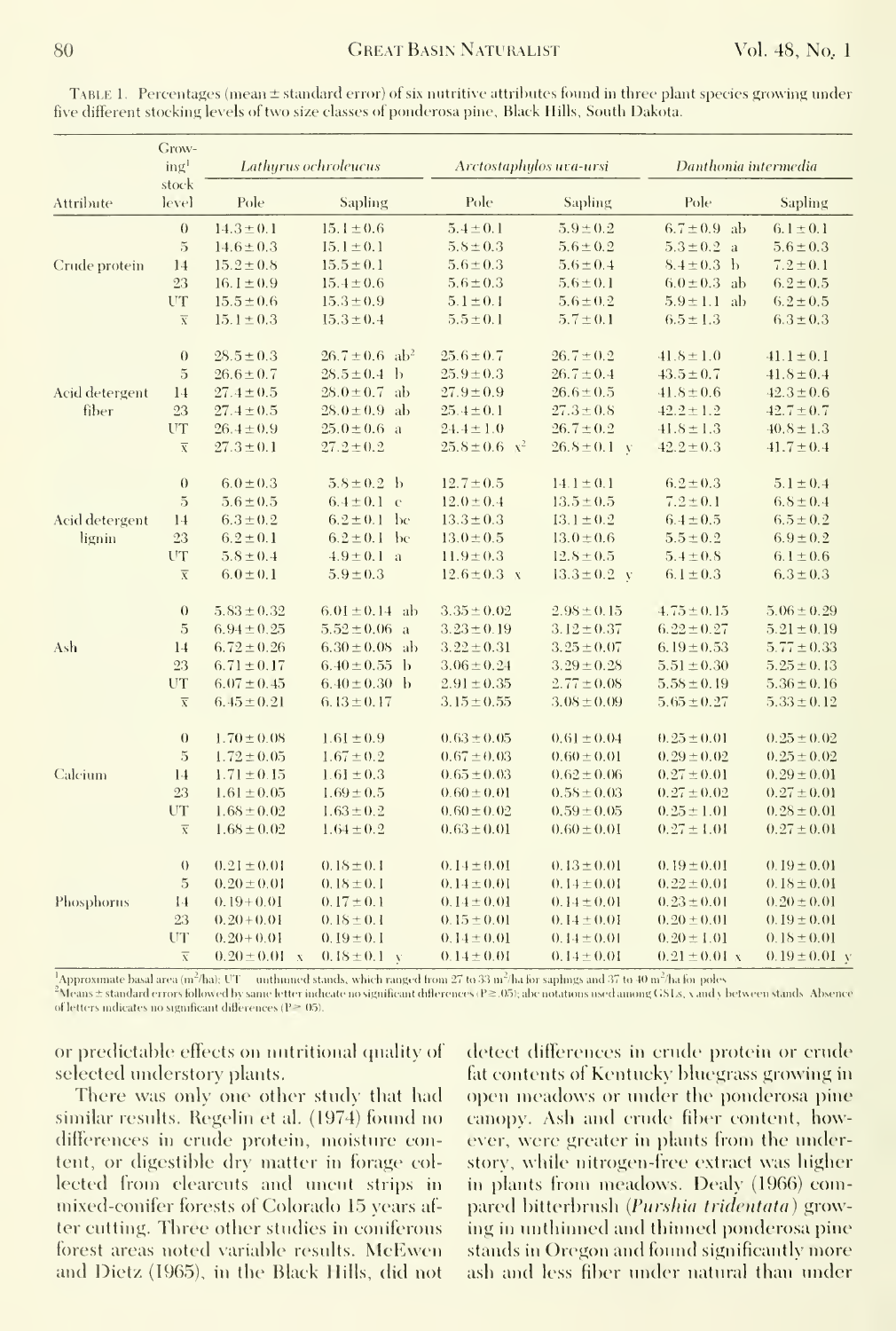thinned stands, but no differences in crude protein or crude fat. Wolters (1973) compared forage growing on longleaf (P. palustris) and slash pine  $(P.$  elliottii) plantations in Louisiana to that from cutover areas. While chemical contents were similar the year of treatment, crude protein and phosphorus contents were consistently higher under pine plantations than on cutover land during succeeding years. These differences grew larger as plantations developed (9 years). Nitrogen-free extract was significantly and inversely related to pine basal area during later years; there were no significant changes in crude fat, crude fiber, or calcium. Hanley et al. (1987) did not detect differences in digestible dry matter of two shrubs from very young stands (5-11 years) and adjacent older (80 and about 450 years) Sitka spruce (Picea sitchensis)-western hemlock (Tsuga heterophylla) forest, but did note that plants in young stands had greater astrin gency, phenolics, and total nonstructural car bohydrates. Those growing beneath older, well-developed overstories had greater concentrations of nitrogen.

Similar results have been found where shrubs are overstory. Rickard et al. (1973), for example, found no differences in foliar nitro gen of bluebunch wheatgrass {Agropyron spicatum) growing under and outside the canopy of big sagebrush (Artemisia tridentata). Nor did Earth and Klemmedson (1978) detect dif ferences in nitrogen and carbon percentages in understory vegetation growing under vel vet mesquite (Prosopis juliflora) and in the open. Conversely, foliar nitrogen percentage of cheatgrass {Bromus tectorum) collected from beneath canopies of greasewood (Sarcobatus vermiculatus) and spiny hopsage (Grayia spinosa) was higher than that col lected from open areas (Rickard et al. 1973).

Examination of studies conducted on areas with a tree harvest treatment (this study, Dealy 1966, Regelin et al. 1974, Wolters 1973, Hanley et al. 1987) reveals considerable variation in response of nutritive attributes to overstory. Nitrogen, or crude protein, for ex ample, was not affected by overstory in South Dakota (this study) and Oregon (Dealy 1966) ponderosa pine, or in Colorado mixed-conifer forest (Regelin et al. 1974), but was in Louisi ana pine forests (Wolters 1973) and in Alaska spruce-fir (Hanley et al. 1987). Ash, or total mineral content, was not affected by overstory

reduction in this study, but higher concentrations were noted in natural or unthinned stands by McEwen and Dietz (1965) and Dealy (1966). Crude fiber (obtained via proximate analysis) cannot be directly compared to acid detergent fiber, but both indicate the least digestible fractions. Responses of crude fiber and acid detergent fiber were extremely variable among studies. Crude fat, however, was not affected by overstory in all instances where it was considered.

#### Conclusions AND Management Implications

Variable and inconsistent responses of nutrient concentrations in forage plants to changes in overstory indicate that overstory modification cannot be relied upon to obtain predictable changes in nutritional values of individual plant species within interior ponderosa pine forests. However, overstory re duction will increase forage production and forage diversity (Ffolliott and Clary 1982). Therefore, total nutrients can be altered by reducing the overstory, but this results from increased plant production, not from changes in forage quality. Increasing forage diversity creates more and better opportunities for herbivores to encounter higher quality plants or plant parts and thereby improve diet quality. Because ungulates, as a general rule, are se lective feeders, by providing the maximum number of forage species, managers would be increasing the opportunities for animals to exercise this selectivity.

#### LITERATURE CITED

- Association of Official Agricultural Chemists (AGAC). 1970. Official methods of analysis. 11th ed. Washington, D.C.
- Association of Official Agricultural Chemists (AOAC). 1972. Changes in official methods of analysis. 3d suppl. to 11th ed. Washington, D. C.
- BARTH, R. C., AND J. O. KLEMMEDSON. 1978. Shrubinduced spacial patterns of dry matter, nitrogen, and organic carbon. Soil Sci. Soc. Amer. J. 42: 804-809.
- BOLDT, C. E., R. R. ALEXANDER, AND M J. LARSON 1983. Interior ponderosa pine in the Black Hills. Pages 80-83 in R. M. Burns, tech. comp., Silvicultural systems for the major forest types of the United States. USDA For. Serv. Handbook No. 445. USDA, Washington, D.C.